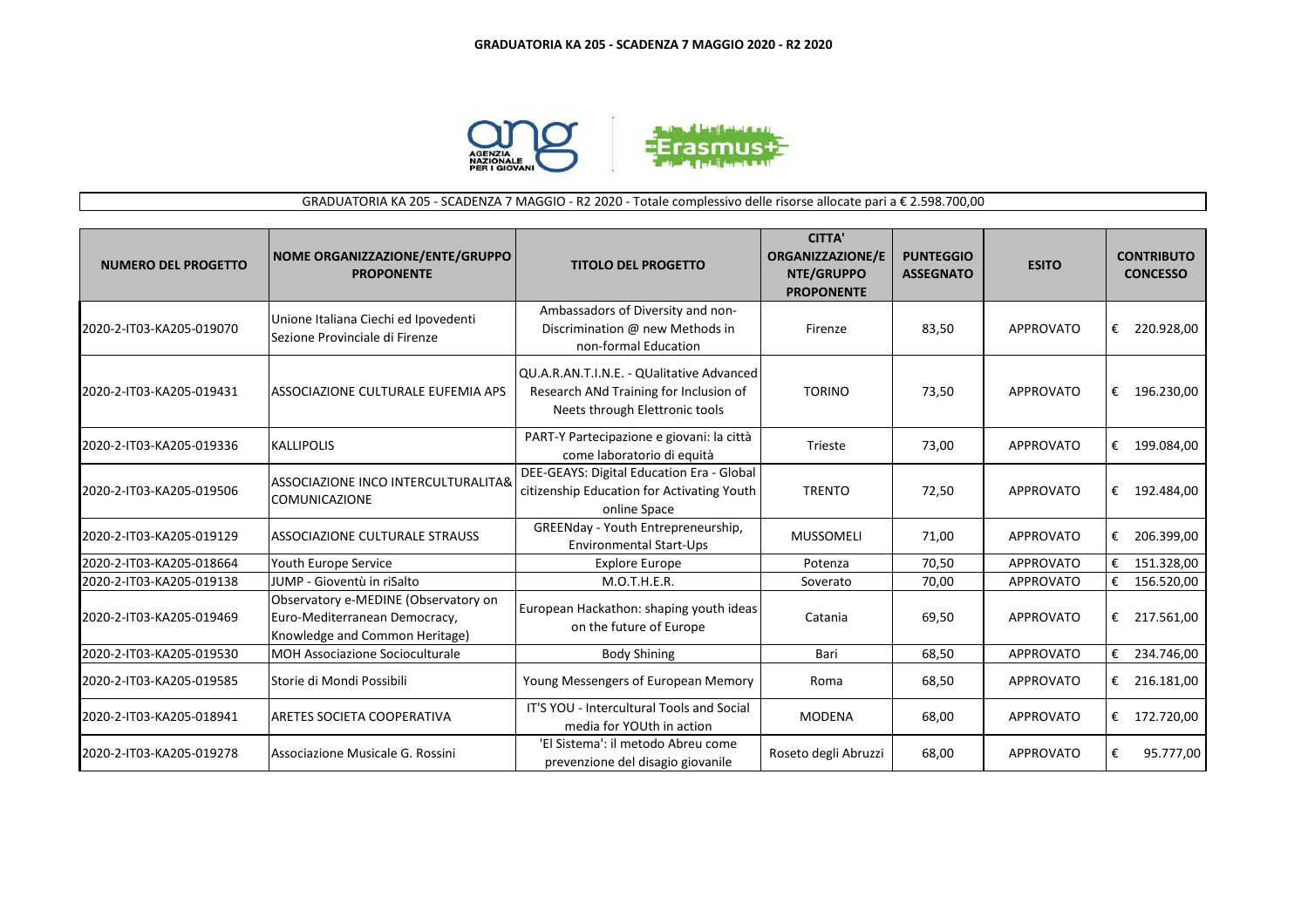| <b>NUMERO DEL PROGETTO</b> | NOME ORGANIZZAZIONE/ENTE/GRUPPO<br><b>PROPONENTE</b>                                                                                     | <b>TITOLO DEL PROGETTO</b>                                                                                                           | <b>CITTA'</b><br><b>ORGANIZZAZIONE/E</b><br>NTE/GRUPPO<br><b>PROPONENTE</b> | <b>PUNTEGGIO</b><br><b>ASSEGNATO</b> | <b>ESITO</b>                                              | <b>CONTRIBUTO</b><br><b>CONCESSO</b> |
|----------------------------|------------------------------------------------------------------------------------------------------------------------------------------|--------------------------------------------------------------------------------------------------------------------------------------|-----------------------------------------------------------------------------|--------------------------------------|-----------------------------------------------------------|--------------------------------------|
| 2020-2-IT03-KA205-019058   | UNIVERSITA CATTOLICA DEL SACRO<br><b>CUORE</b>                                                                                           | You4Health! An e-learning platform to<br>promote the capacity of youth<br>organisations to develop health<br>promotion interventions | <b>MILANO</b>                                                               | 67,50                                | <b>APPROVATO</b>                                          | € $143.538,00$                       |
| 2020-2-IT03-KA205-019156   | CSV MARCHE CENTRO SERVIZI PER IL<br><b>VOLONTARIATO DELLE MARCHE</b>                                                                     | Digital technologies for validating young<br>volunteers competences                                                                  | <b>ANCONA</b>                                                               | 67,50                                | <b>APPROVATO</b>                                          | € 195.204,00                         |
| 2020-2-IT03-KA205-019267   | ASSOCIAZIONE PER LA MOBILITAZIONE<br>SOCIALE ONLUS                                                                                       | Let Young be Resilient!                                                                                                              | PALERMO                                                                     | 65,50                                | <b>RESPINTO -</b><br>INSUFFICIENZA<br><b>FONDI</b>        |                                      |
| 2020-2-IT03-KA205-019044   | BOND OF UNION SOCIETA' COOPERATIVA<br><b>SOCIALE</b>                                                                                     | URBEX II: Exploit the educational power<br>of Urban Exploration                                                                      | PALERMO                                                                     | 65,50                                | RESPINTO -<br>INSUFFICIENZA<br><b>FONDI</b>               |                                      |
| 2020-2-IT03-KA205-019031   | PATATRAC ASSOCIAZIONE DI<br>PROMOZIONE SOCIALE                                                                                           | Switch on solidarity: Light You(th) up!                                                                                              | Aversa                                                                      | 65,00                                | RESPINTO -<br><b>INSUFFICIENZA</b><br><b>FONDI</b>        |                                      |
| 2020-2-IT03-KA205-019642   | PER ESEMPIO                                                                                                                              | BEYOnD. Be Your Discourse                                                                                                            | PALERMO                                                                     | 65,00                                | <b>RESPINTO -</b><br>INSUFFICIENZA<br><b>FONDI</b>        |                                      |
| 2020-2-IT03-KA205-019627   | ASSOCIAZIONE INFORMAGIOVANI                                                                                                              | Onlife: skills for humanity                                                                                                          | PALERMO                                                                     | 64,50                                | RESPINTO -<br><b>INSUFFICIENZA</b><br><b>FONDI</b>        |                                      |
| 2020-2-IT03-KA205-019098   | EPC - European Project Consulting srl                                                                                                    | Emergency Managemet by Communities'<br><b>Interaction Through Youth</b>                                                              | Povolaro di Dueville                                                        | 64,50                                | <b>RESPINTO -</b><br>INSUFFICIENZA<br><b>FONDI</b>        |                                      |
| 2020-2-IT03-KA205-019105   | CO&SO - CONSORZIO PER LA<br><b>COOPERAZIONE E LA SOLIDARIETA'-</b><br>CONSORZIO DI COOPERATIVE SOCIALI-<br>SOCIETA' COOPERATTIVA SOCIALE | Community Development and Active<br>Participation                                                                                    | <b>FIRENZE</b>                                                              | 64,00                                | <b>RESPINTO -</b><br><b>INSUFFICIENZA</b><br><b>FONDI</b> |                                      |
| 2020-2-IT03-KA205-019389   | A SUD ECOLOGIA E COOPERAZIONE<br><b>ONLUS</b>                                                                                            | Youth Hub for Climate Action                                                                                                         | <b>ROMA</b>                                                                 | 64,00                                | <b>RESPINTO -</b><br>INSUFFICIENZA<br><b>FONDI</b>        |                                      |
| 2020-2-IT03-KA205-019409   | Agenzia Regionale LAB - Lavoro e<br>Apprendimento Basilicata                                                                             | Digital Innovation for Youth - Developing<br>Youth Work by using digital technologies<br>and innovative practices                    | Potenza                                                                     | 63,50                                | <b>RESPINTO -</b><br>INSUFFICIENZA<br><b>FONDI</b>        |                                      |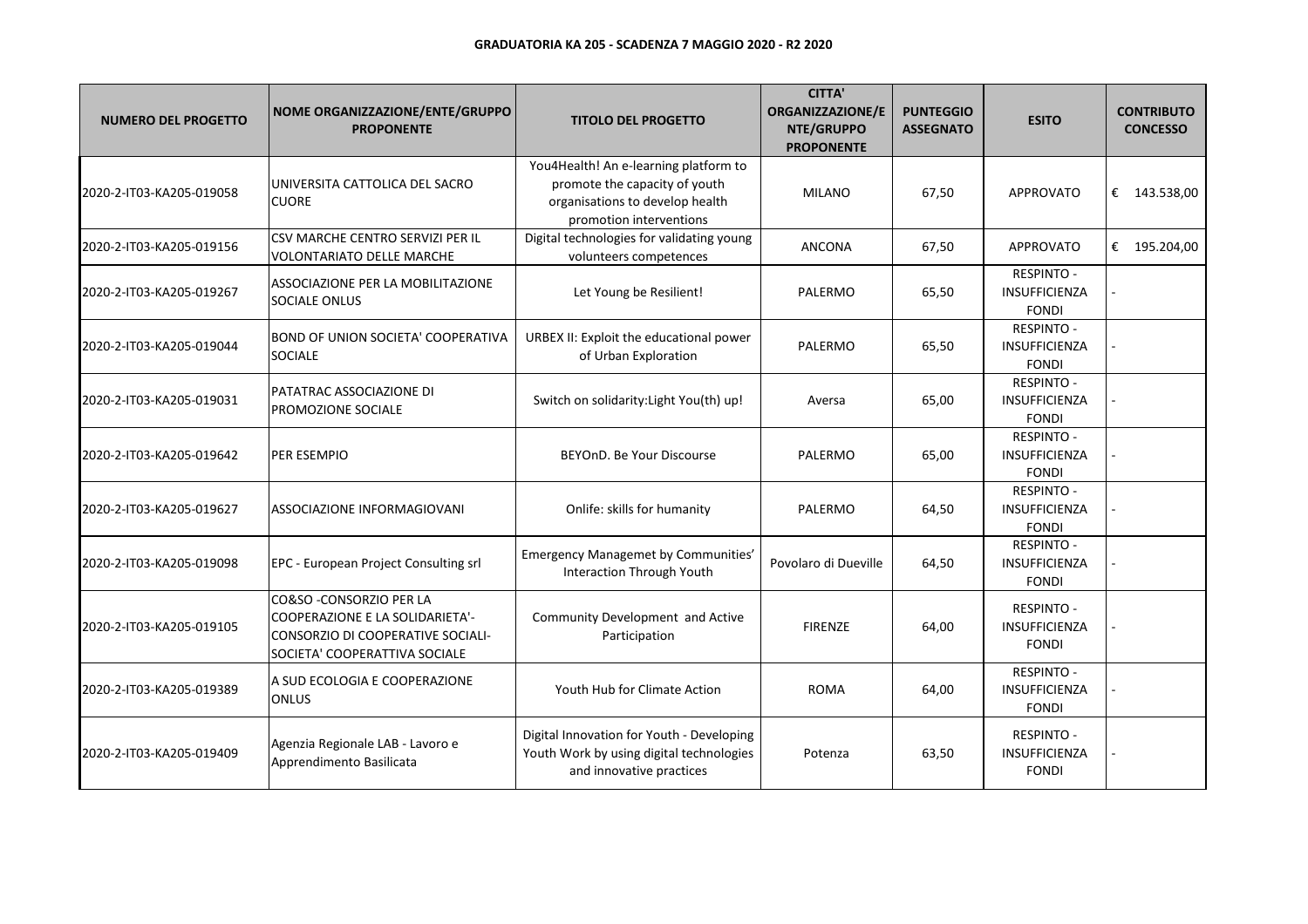| <b>NUMERO DEL PROGETTO</b> | NOME ORGANIZZAZIONE/ENTE/GRUPPO<br><b>PROPONENTE</b>                                                                                            | <b>TITOLO DEL PROGETTO</b>                                                                                                                                                                                                                                           | <b>CITTA'</b><br>ORGANIZZAZIONE/E<br>NTE/GRUPPO<br><b>PROPONENTE</b> | <b>PUNTEGGIO</b><br><b>ASSEGNATO</b> | <b>ESITO</b>                                              | <b>CONTRIBUTO</b><br><b>CONCESSO</b> |
|----------------------------|-------------------------------------------------------------------------------------------------------------------------------------------------|----------------------------------------------------------------------------------------------------------------------------------------------------------------------------------------------------------------------------------------------------------------------|----------------------------------------------------------------------|--------------------------------------|-----------------------------------------------------------|--------------------------------------|
| 2020-2-IT03-KA205-019329   | A ROCCA                                                                                                                                         | Fewer Opportunities Re-thinking Z to A                                                                                                                                                                                                                               | <b>BARCELLONA POZZO</b><br>DI GOTTO                                  | 63,50                                | <b>RESPINTO -</b><br>INSUFFICIENZA<br><b>FONDI</b>        |                                      |
| 2020-2-IT03-KA205-019220   | TDM 2000 INTERNATIONAL                                                                                                                          | Creating learning outcomes for youth<br>through e-scape                                                                                                                                                                                                              | <b>QUARTU SANTELENA</b>                                              | 63,50                                | RESPINTO -<br>INSUFFICIENZA<br><b>FONDI</b>               |                                      |
| 2020-2-IT03-KA205-019390   | Gramigna OdV                                                                                                                                    | Youth Education - Tourism in Action<br>through Social Entrepreneurship                                                                                                                                                                                               | Pago Veiano                                                          | 63,00                                | <b>RESPINTO -</b><br>INSUFFICIENZA<br><b>FONDI</b>        |                                      |
| 2020-2-IT03-KA205-019295   | ENJOY ITALY DI ALESSANDRO GARIANO                                                                                                               | <b>GREEN AND SOCIAL YOUTH ACTIVE</b><br>CITIZENSHIP IN LESS DEVELOPED AND<br><b>RURAL AREAS</b>                                                                                                                                                                      | MARCELLINARA                                                         | 63,00                                | <b>RESPINTO -</b><br>INSUFFICIENZA<br><b>FONDI</b>        |                                      |
| 2020-2-IT03-KA205-019035   | PROMIMPRESA SRL                                                                                                                                 | Digital Young Professionals and<br>Entrepreneurs                                                                                                                                                                                                                     | <b>SAN CATALDO</b>                                                   | 63,00                                | <b>RESPINTO -</b><br>INSUFFICIENZA<br><b>FONDI</b>        |                                      |
| 2020-2-IT03-KA205-018936   | <b>PROMETEO</b>                                                                                                                                 | Be European, Be Aware, Be You                                                                                                                                                                                                                                        | <b>ROMA</b>                                                          | 63,00                                | <b>RESPINTO -</b><br><b>INSUFFICIENZA</b><br><b>FONDI</b> |                                      |
| 2020-2-IT03-KA205-019159   | <b>TRANSPARENCY INTERNATIONAL ITALIA</b>                                                                                                        | Promuovere ed aggiornare le competenze<br>su trasparenza, integrità e prevenzione<br>alla corruzione tra i giovani futuri attori<br>dello sviluppo economico e sociale in<br>Europa, per aumentare la propria capacità<br>imprenditoriale e la responsabilità civica | <b>MILANO</b>                                                        | 62,50                                | <b>RESPINTO -</b><br><b>INSUFFICIENZA</b><br><b>FONDI</b> |                                      |
| 2020-2-IT03-KA205-019193   | Associazione Me.R.I.D.I.E.S. - Meetings,<br>Researches and Initiatives for the<br>Development of Identitary Environments<br>and Societal system | 3NEU - New Networks for NEET in Europe                                                                                                                                                                                                                               | Bagheria (PA)                                                        | 62,50                                | RESPINTO -<br><b>INSUFFICIENZA</b><br><b>FONDI</b>        |                                      |
| 2020-2-IT03-KA205-019379   | Associazione Attiva-Mente                                                                                                                       | RadioUS                                                                                                                                                                                                                                                              | Modica                                                               | 62,50                                | <b>RESPINTO -</b><br><b>INSUFFICIENZA</b><br><b>FONDI</b> |                                      |
| 2020-2-IT03-KA205-019362   | H.R.Y.O HUMAN RIGHTS YOUTH<br><b>ORGANIZATION</b>                                                                                               | H-Avatar                                                                                                                                                                                                                                                             | MONREALE                                                             | 62,50                                | <b>RESPINTO -</b><br>INSUFFICIENZA<br><b>FONDI</b>        |                                      |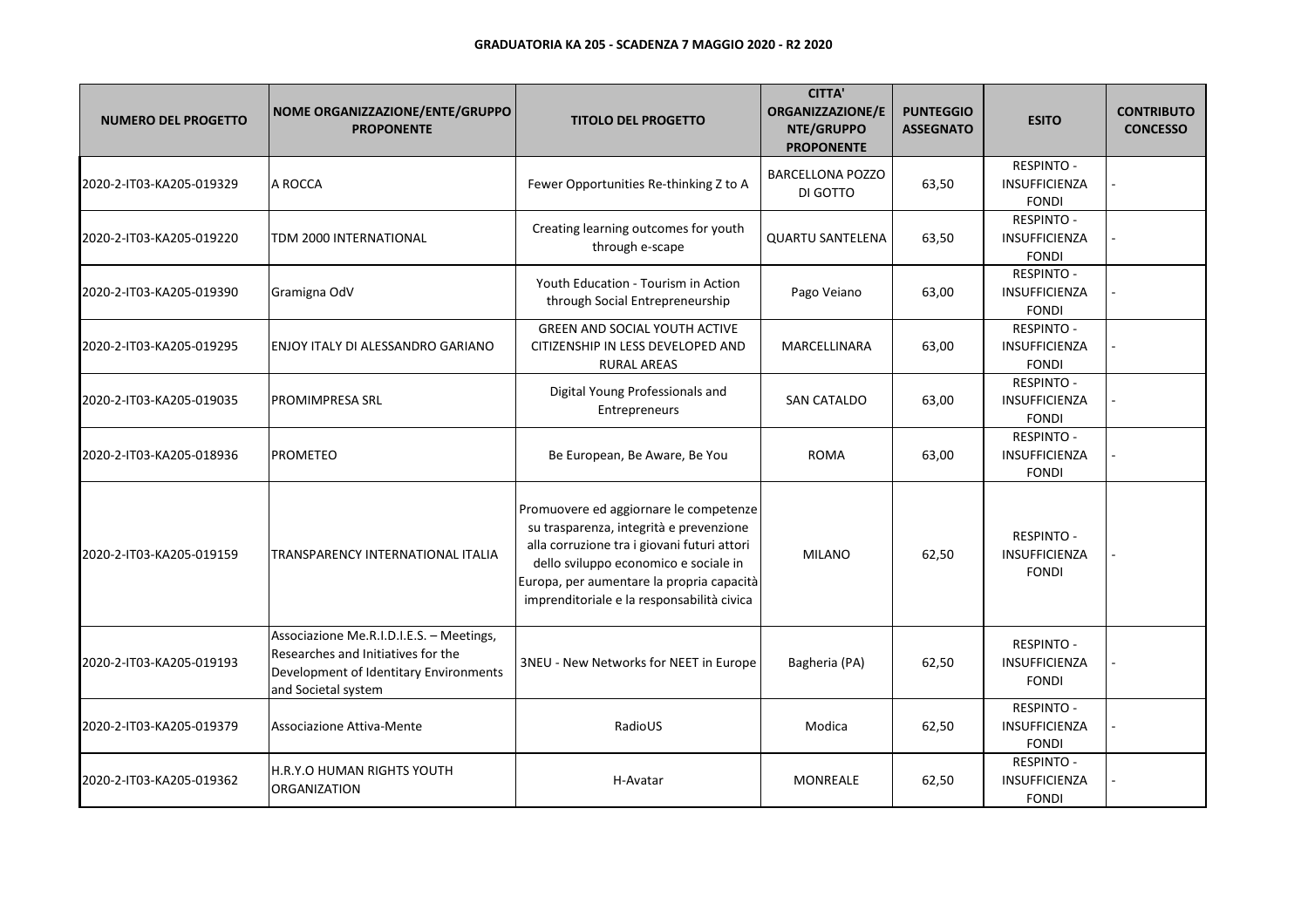| <b>NUMERO DEL PROGETTO</b> | NOME ORGANIZZAZIONE/ENTE/GRUPPO<br><b>PROPONENTE</b>                                   | <b>TITOLO DEL PROGETTO</b>                                                                                                  | <b>CITTA'</b><br><b>ORGANIZZAZIONE/E</b><br>NTE/GRUPPO<br><b>PROPONENTE</b> | <b>PUNTEGGIO</b><br><b>ASSEGNATO</b> | <b>ESITO</b>                                              | <b>CONTRIBUTO</b><br><b>CONCESSO</b> |
|----------------------------|----------------------------------------------------------------------------------------|-----------------------------------------------------------------------------------------------------------------------------|-----------------------------------------------------------------------------|--------------------------------------|-----------------------------------------------------------|--------------------------------------|
| 2020-2-IT03-KA205-019132   | PUNTOZERO SOCIETA COOPERATIVA                                                          | TIGRI - new tools to give voice and<br>empower young woman                                                                  | <b>UDINE UD</b>                                                             | 62,50                                | <b>RESPINTO -</b><br>INSUFFICIENZA<br><b>FONDI</b>        |                                      |
| 2020-2-IT03-KA205-018919   | <b>GAYCS LGBT ASSOCIAZIONE DI</b><br>PROMOZIONE SOCIALE                                | <b>Rainbow Words</b>                                                                                                        | <b>ROMA</b>                                                                 | 62,00                                | <b>RESPINTO -</b><br><b>INSUFFICIENZA</b><br><b>FONDI</b> |                                      |
| 2020-2-IT03-KA205-019316   | IntegrOrienta Cooperativa Sociale Onlus                                                | <b>GIVE ME VOICE</b>                                                                                                        | Ragusa                                                                      | 62,00                                | <b>RESPINTO -</b><br>INSUFFICIENZA<br><b>FONDI</b>        |                                      |
| 2020-2-IT03-KA205-019498   | ASSOCIAZIONE ITALIANA SOCI<br><b>COSTRUTTORI IBO ITALIA</b>                            | T.O.O.L.Sto Train On and Off Line on<br><b>SDGs</b>                                                                         | <b>FERRARA</b>                                                              | 62,00                                | <b>RESPINTO -</b><br>INSUFFICIENZA<br><b>FONDI</b>        |                                      |
| 2020-2-IT03-KA205-019078   | . ORMA SOCIETA SPORTIVA<br>DILETTANTISTICA A RESPONSABILITA<br>LIMITATA                | <b>Digital Addiction</b>                                                                                                    | Milan                                                                       | 61,50                                | <b>RESPINTO -</b><br><b>INSUFFICIENZA</b><br><b>FONDI</b> |                                      |
| 2020-2-IT03-KA205-019505   | Associazione Culturale Il Tempio di Apollo                                             | MUSIC IN (Methodologies of<br>Unconventional and Social Inclusion and<br>Cohesion)                                          | Maiori                                                                      | 61,50                                | <b>RESPINTO -</b><br><b>INSUFFICIENZA</b><br><b>FONDI</b> |                                      |
| 2020-2-IT03-KA205-019271   | COMUNE DI POLPENAZZE DEL GARDA                                                         | Digital Theatre: Trapped by Fear                                                                                            | POLPENAZZE DEL<br><b>GARDA BS</b>                                           | 61,00                                | <b>RESPINTO -</b><br>INSUFFICIENZA<br><b>FONDI</b>        |                                      |
| 2020-2-IT03-KA205-019057   | Associazione Giosef - Giovani Senza<br>Frontiere                                       | TEC4NGO - Tools and Competences for<br>NGOs in the Digital Era                                                              | Palermo                                                                     | 61,00                                | RESPINTO -<br><b>INSUFFICIENZA</b><br><b>FONDI</b>        |                                      |
| 2020-2-IT03-KA205-019425   | Accademia IRSEI - Istituto di Ricerca per lo<br>Sviluppo, Economia e Innovazione - APS | Content embedded literacy at the<br>workplace in the prison context                                                         | Palermo                                                                     | 61,00                                | <b>RESPINTO -</b><br><b>INSUFFICIENZA</b><br><b>FONDI</b> |                                      |
| 2020-2-IT03-KA205-019139   | ASSOCIAZIONE LUMEN APS                                                                 | Your Easy STEAM-Pack                                                                                                        | CASTELNUOVO<br>RANGONE                                                      | 61,00                                | <b>RESPINTO -</b><br><b>INSUFFICIENZA</b><br><b>FONDI</b> |                                      |
| 2020-2-IT03-KA205-019557   | LiberaMente                                                                            | TOMORROW LANDS - Innovative business<br>models for youth and community<br>development                                       | San Giorgio Albanese                                                        | 60,50                                | <b>RESPINTO -</b><br><b>INSUFFICIENZA</b><br><b>FONDI</b> |                                      |
| 2020-2-IT03-KA205-018899   | Reattiva - Regione Europa Attiva                                                       | YOU-EMPLOY: European digital tools and<br>approaches to upskill youth workers in<br>supporting young people's employability | Campobasso                                                                  | 60,00                                | <b>RESPINTO -</b><br><b>INSUFFICIENZA</b><br><b>FONDI</b> |                                      |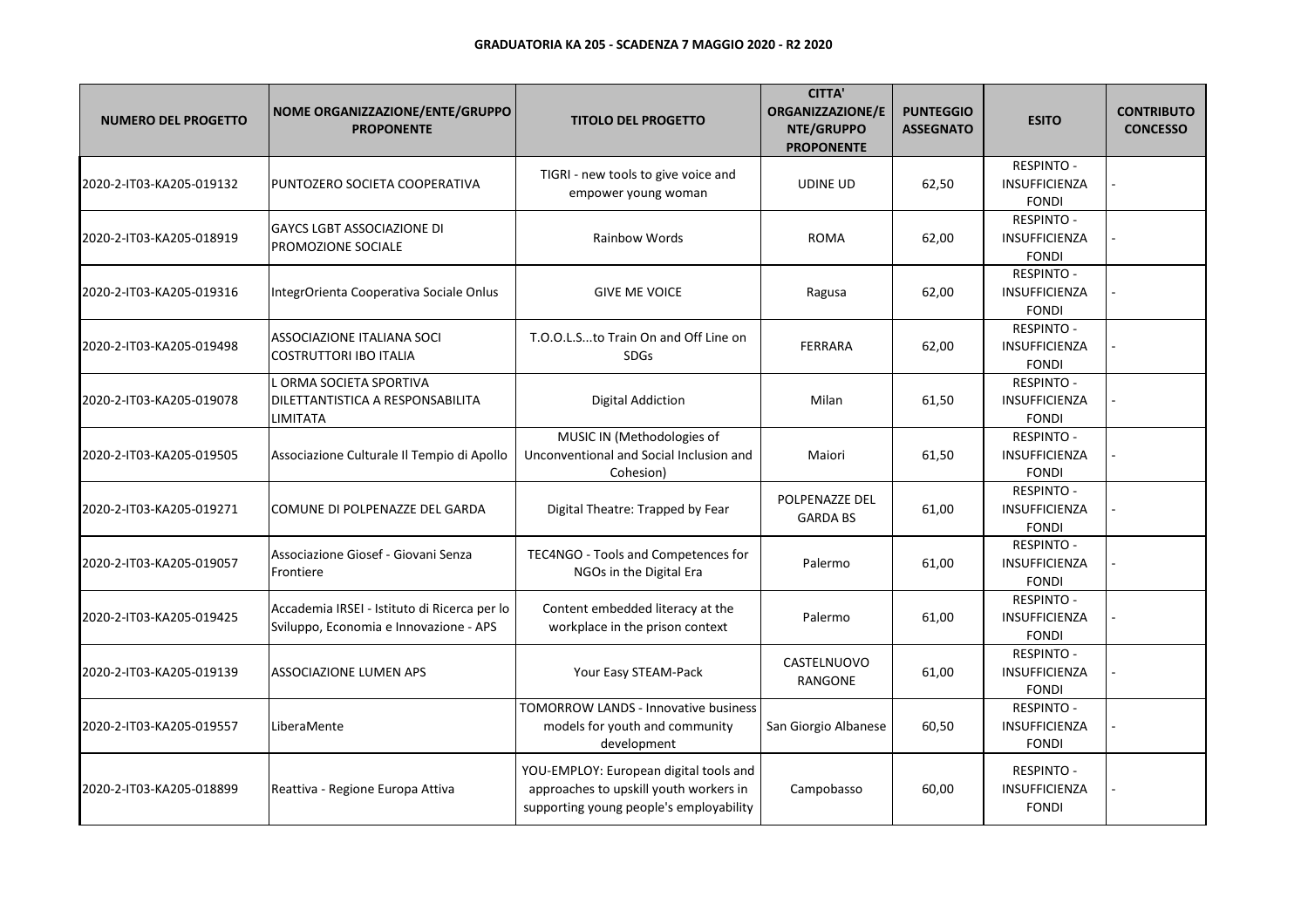| <b>NUMERO DEL PROGETTO</b> | NOME ORGANIZZAZIONE/ENTE/GRUPPO<br><b>PROPONENTE</b>                        | <b>TITOLO DEL PROGETTO</b>                                                                                                                        | <b>CITTA'</b><br>ORGANIZZAZIONE/E<br>NTE/GRUPPO<br><b>PROPONENTE</b> | <b>PUNTEGGIO</b><br><b>ASSEGNATO</b> | <b>ESITO</b>                                              | <b>CONTRIBUTO</b><br><b>CONCESSO</b> |
|----------------------------|-----------------------------------------------------------------------------|---------------------------------------------------------------------------------------------------------------------------------------------------|----------------------------------------------------------------------|--------------------------------------|-----------------------------------------------------------|--------------------------------------|
| 2020-2-IT03-KA205-018996   | STRADE Associazione di Promozione<br>Sociale                                | SAFETY FIRST! - Safety for youth workers,<br>organizations and beneficiaries in youth<br>work and emergency contexts during and<br>after Covid-19 | Cento (FE)                                                           | 60,00                                | <b>RESPINTO -</b><br><b>INSUFFICIENZA</b><br><b>FONDI</b> |                                      |
| 2020-2-IT03-KA205-019586   | <b>REGIONE MARCHE</b>                                                       | Global education at the age of COVID-19                                                                                                           | Ancona                                                               | 59,50                                | <b>RESPINTO</b>                                           |                                      |
| 2020-2-IT03-KA205-018959   | Insight - education project design                                          | SPACELAB - exploring innovative physical<br>learning spaces together with learners                                                                | Martano                                                              | 59,50                                | <b>RESPINTO</b>                                           |                                      |
| 2020-2-IT03-KA205-019197   | <b>Associazione RibellARCI</b>                                              | Rivers of IDEas                                                                                                                                   | Apice                                                                | 59,00                                | <b>RESPINTO</b>                                           |                                      |
| 2020-2-IT03-KA205-019217   | TAMAT CENTRO STUDI FORMAZIONE E<br><b>RICERCA</b>                           | Walking On New Development European<br>Roads to the Future                                                                                        | <b>PERUGIA</b>                                                       | 59,00                                | <b>RESPINTO</b>                                           |                                      |
| 2020-2-IT03-KA205-018922   | <b>ASSOCIAZIONE SOS EUROPA</b>                                              | <b>Be Leader</b>                                                                                                                                  | <b>ROMA</b>                                                          | 58,50                                | <b>RESPINTO</b>                                           |                                      |
| 2020-2-IT03-KA205-019317   | Comune di Collegno                                                          | Fostering a Culture of Participation:<br>Mainstreaming Local Youth Councils in<br>Europe                                                          | collegno                                                             | 58,50                                | <b>RESPINTO</b>                                           |                                      |
| 2020-2-IT03-KA205-018655   | High on Life                                                                | Youth-Adult Partnerships for Change:<br>Y.A.P.4.C.                                                                                                | Mileto                                                               | 58,50                                | <b>RESPINTO</b>                                           |                                      |
| 2020-2-IT03-KA205-018914   | ICSE & CO                                                                   | Zoom About: Visual Collective Map                                                                                                                 | <b>FIRENZE</b>                                                       | 58,00                                | <b>RESPINTO</b>                                           |                                      |
| 2020-2-IT03-KA205-019584   | <b>FREEMINDS IN ACTION</b>                                                  | Achieve Our Plan                                                                                                                                  | <b>FAVARA</b>                                                        | 57,50                                | <b>RESPINTO</b>                                           |                                      |
| 2020-2-IT03-KA205-019556   | <b>Umbria Training Center</b>                                               | Youth Entrepreneurship Support tools                                                                                                              | Scheggino                                                            | 57,50                                | <b>RESPINTO</b>                                           |                                      |
| 2020-2-IT03-KA205-018873   | <b>FUTURO DIGITALE</b>                                                      | <b>I SWEAR TO TELL!</b>                                                                                                                           | <b>TERRANOVA DA</b><br>SIBARI                                        | 57,00                                | <b>RESPINTO</b>                                           |                                      |
| 2020-2-IT03-KA205-019620   | VITALE TECNOLOGIE COMUNICAZIONE -<br>VITECO SRL                             | LEARN AND CONQUER: Enhancing Soft<br>Skills for NEETs through gamification                                                                        | <b>CATANIA</b>                                                       | 57,00                                | <b>RESPINTO</b>                                           |                                      |
| 2020-2-IT03-KA205-019406   | Società Consortile Sangro Aventino ar.l.                                    | Cultural Heritage: Youth Initiatives for<br>cultural values and heritage in the rural<br>areas                                                    | Santa Maria Imbaro                                                   | 56,50                                | <b>RESPINTO</b>                                           |                                      |
| 2020-2-IT03-KA205-019629   | Federazione Internazionale Scambi Socio-<br>Culturale Giovanili "World Net" | Mentorship and guidance for social<br>inclusion and art participation                                                                             | Tito                                                                 | 56,50                                | <b>RESPINTO</b>                                           |                                      |
| 2020-2-IT03-KA205-019036   | ASSOCIAZIONE PEOPLE HELP THE PEOPLE                                         | be aware. kill the fake, use your mind                                                                                                            | PALERMO                                                              | 56,50                                | <b>RESPINTO</b>                                           |                                      |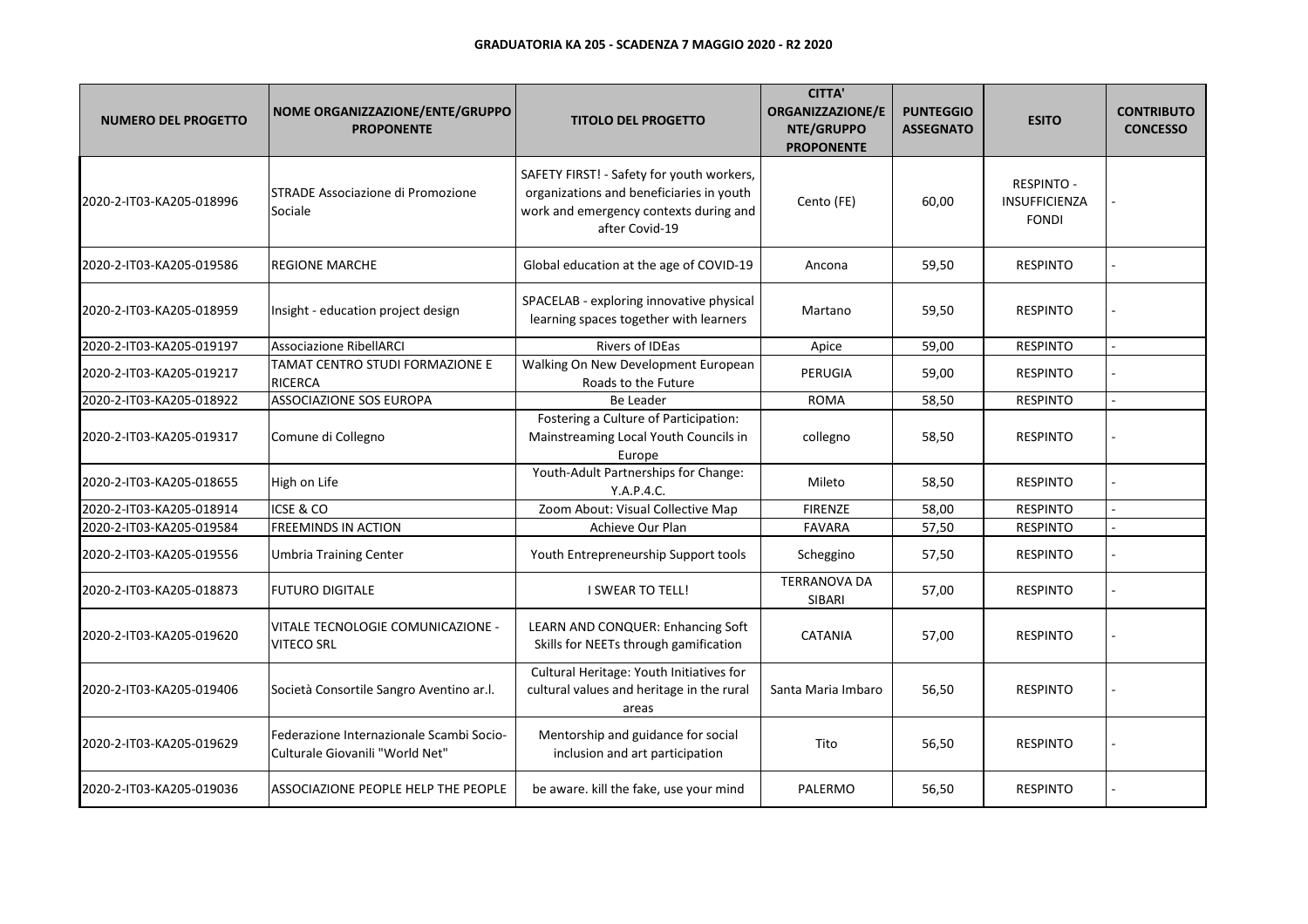| <b>NUMERO DEL PROGETTO</b> | NOME ORGANIZZAZIONE/ENTE/GRUPPO<br><b>PROPONENTE</b>                                                          | <b>TITOLO DEL PROGETTO</b>                                                                               | <b>CITTA'</b><br>ORGANIZZAZIONE/E<br>NTE/GRUPPO<br><b>PROPONENTE</b> | <b>PUNTEGGIO</b><br><b>ASSEGNATO</b> | <b>ESITO</b>    | <b>CONTRIBUTO</b><br><b>CONCESSO</b> |
|----------------------------|---------------------------------------------------------------------------------------------------------------|----------------------------------------------------------------------------------------------------------|----------------------------------------------------------------------|--------------------------------------|-----------------|--------------------------------------|
| 2020-2-IT03-KA205-019533   | Comune di Regalbuto                                                                                           | Empower youNG people to sociAl<br>inteGration and self-Employment                                        | Regalbuto                                                            | 56,50                                | <b>RESPINTO</b> |                                      |
| 2020-2-IT03-KA205-019265   | Associazione di Promozione Sociale<br>Bee.com                                                                 | Gaming for Education. Tools and<br>methodology for the inclusion of young<br>migrants.                   | Borgo San Lorenzo                                                    | 56,50                                | <b>RESPINTO</b> |                                      |
| 2020-2-IT03-KA205-018709   | <b>GAYCS LGBT ASSOCIAZIONE DI</b><br>PROMOZIONE SOCIALE                                                       | I Don't Need To Be Fixed                                                                                 | <b>ROMA</b>                                                          | 56,00                                | <b>RESPINTO</b> |                                      |
| 2020-2-IT03-KA205-018740   | <b>EXAR SOCIAL VALUE SOLUTIONS -</b><br><b>IMPRESA SOCIALE SRL</b>                                            | <b>NEETinART</b>                                                                                         | Torino                                                               | 56,00                                | <b>RESPINTO</b> |                                      |
| 2020-2-IT03-KA205-019116   | PROGEU-PROGRESS IN EUROPEAN UNION<br>ISTITUTO PER LO SVILUPPO                                                 | YOUTH FOR REFUGEES                                                                                       | <b>ROMA</b>                                                          | 56,00                                | <b>RESPINTO</b> |                                      |
| 2020-2-IT03-KA205-018862   | Centro Studi Metiva Academy per lo<br>sviluppo della cultura imprenditoriale e<br>digitale in Italia e estero | <b>CO-GENERA MOBILITA'</b>                                                                               | Cava dei Tirreni (SA)                                                | 56,00                                | <b>RESPINTO</b> |                                      |
| 2020-2-IT03-KA205-019185   | MARGHERITA SOCIETA' COOPERATIVA<br>SOCIALE ONLUS                                                              | START UP A BOOTCAMP                                                                                      | <b>SANDRIGO</b>                                                      | 56,00                                | <b>RESPINTO</b> |                                      |
| 2020-2-IT03-KA205-019532   | SOCIETA' COOPERATIVA A.FO.RI.S.MA. -<br>ACLI FORMAZIONE RICERCA SERVIZI<br>MANAGEMENT                         | Learn More - Act Better!                                                                                 | <b>PISA</b>                                                          | 56,00                                | <b>RESPINTO</b> |                                      |
| 2020-2-IT03-KA205-018837   | IL PONTE SOCIETA' COOPERATIVA<br>SOCIALE ONLUS                                                                | FIREWALL. Blocking disinformation online<br>through media pedagogy and critical<br>thinking              | <b>VERONA</b>                                                        | 55,50                                | <b>RESPINTO</b> |                                      |
| 2020-2-IT03-KA205-019125   | Progetto Zattera Blu Società Cooperativa<br>Sociale Onlus                                                     | Gaming to Ameliorate Motivation,<br>Entrepreneurship and Inclusion of NEETs                              | Calvene                                                              | 55,50                                | <b>RESPINTO</b> |                                      |
| 2020-2-IT03-KA205-019499   | Universita' degli Studi di Urbino Carlo Bo                                                                    | Improving Communication between<br>Youth educators and Young migrants                                    | <b>URBINO</b>                                                        | 55,00                                | <b>RESPINTO</b> |                                      |
| 2020-2-IT03-KA205-019450   | Vagamondo                                                                                                     | Replug                                                                                                   | Roletto                                                              | 55,00                                | <b>RESPINTO</b> |                                      |
| 2020-2-IT03-KA205-018757   | ASSOCIAZIONE PLAN ITALIA ONLUS                                                                                | Digital and social transversal competences<br>as essential tools for the employability of<br>young women | <b>VIMERCATE</b>                                                     | 55,00                                | <b>RESPINTO</b> |                                      |
| 2020-2-IT03-KA205-019490   | SOUTH EUROPE YOUTH FORUM                                                                                      | Job Experiential Education                                                                               | LECCE                                                                | 55,00                                | <b>RESPINTO</b> |                                      |
| 2020-2-IT03-KA205-018831   | DEMOSTENE CENTRO STUDI PER LA<br>PROMOZIONE DELLO SVILUPPO UMANO                                              | DEPLASTIFICATION: fix problems together<br>as a community                                                | LATIANO                                                              | 55,00                                | <b>RESPINTO</b> |                                      |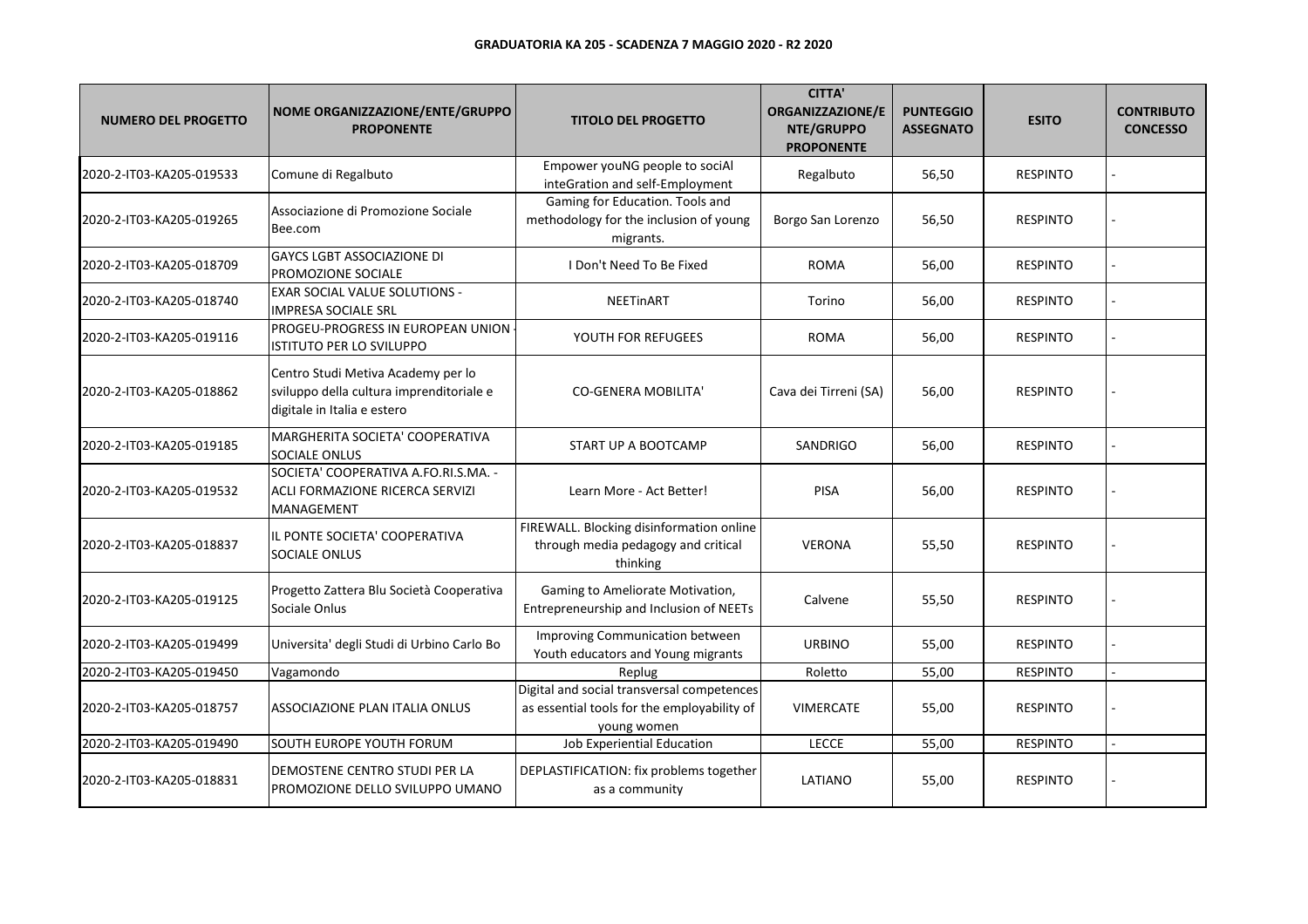| <b>NUMERO DEL PROGETTO</b> | NOME ORGANIZZAZIONE/ENTE/GRUPPO<br><b>PROPONENTE</b>                           | <b>TITOLO DEL PROGETTO</b>                                                                                                                        | <b>CITTA'</b><br><b>ORGANIZZAZIONE/E</b><br>NTE/GRUPPO<br><b>PROPONENTE</b> | <b>PUNTEGGIO</b><br><b>ASSEGNATO</b> | <b>ESITO</b>    | <b>CONTRIBUTO</b><br><b>CONCESSO</b> |
|----------------------------|--------------------------------------------------------------------------------|---------------------------------------------------------------------------------------------------------------------------------------------------|-----------------------------------------------------------------------------|--------------------------------------|-----------------|--------------------------------------|
| 2020-2-IT03-KA205-019396   | EURODEMOS YOUTH MOBILITY NGO                                                   | Boosting e-Entrepreneurship and<br>Employment Strategies, Tools and<br>Techniques                                                                 | Reggio Calabria                                                             | 55,00                                | <b>RESPINTO</b> |                                      |
| 2020-2-IT03-KA205-019245   | Associazione Arci Comitato di Livorno                                          | Citizenship and Recovery of Opportunities<br>for Suburban Space                                                                                   | Livorno                                                                     | 55,00                                | <b>RESPINTO</b> |                                      |
| 2020-2-IT03-KA205-018792   | Associazione Nuovi Linguaggi                                                   | Il palcoscenico delle emozioni                                                                                                                    | Ancona                                                                      | 55,00                                | <b>RESPINTO</b> |                                      |
| 2020-2-IT03-KA205-019508   | UNIVERSITA DEGLI STUDI DI ROMA LA<br>SAPIENZA                                  | <b>Cut Off Misinformation Enhancing</b><br><b>Original Narratives</b>                                                                             | <b>ROMA</b>                                                                 | 54,50                                | <b>RESPINTO</b> |                                      |
| 2020-2-IT03-KA205-019174   | Educare s.c.s.i.s.                                                             | WeBeing - Being socially responsible on<br>the web                                                                                                | Torino                                                                      | 54,50                                | <b>RESPINTO</b> |                                      |
| 2020-2-IT03-KA205-018807   | IC.T.F.R. SRL                                                                  | TUTTA UN'ALTRA STORIA - Un contributo<br>per l'innovazione metodologica<br>nell'apprendimento e nell'apprezzamento<br>della Storia fra i giovani. | Milano                                                                      | 54,50                                | <b>RESPINTO</b> |                                      |
| 2020-2-IT03-KA205-019391   | <b>MERIDAUNIA</b>                                                              | Improving Young People Career<br>Perspectives and Enhancing their<br>Entrepreneurship Skills, Competencies<br>and Employability                   | <b>BOVINO</b>                                                               | 54,50                                | <b>RESPINTO</b> |                                      |
| 2020-2-IT03-KA205-018884   | <b>ORIEL ETS</b>                                                               | RULE: Risorse per attivare leadership ed<br>imprenditoria tra i giovani                                                                           | Dossobuono, Verona                                                          | 54,50                                | <b>RESPINTO</b> |                                      |
| 2020-2-IT03-KA205-019424   | <b>INEUROPA SRL</b>                                                            | Engaging Youth operators through<br>Emotional intelligence to Upgrade self-<br>entrepreneurship Powers                                            | <b>MODENA</b>                                                               | 54,50                                | <b>RESPINTO</b> |                                      |
| 2020-2-IT03-KA205-018702   | <b>ASSOCIAZIONE SIKANIE</b>                                                    | Integration 101: Youth Work for a More<br><b>Inclusive Society</b>                                                                                | <b>SINAGRA</b>                                                              | 54,00                                | <b>RESPINTO</b> |                                      |
| 2020-2-IT03-KA205-019172   | Camera di Commercio, Industria,<br>Agricoltura e Artigianato di Chieti-Pescara | VOICE: Heritage                                                                                                                                   | Chieti                                                                      | 54,00                                | <b>RESPINTO</b> |                                      |
| 2020-2-IT03-KA205-019313   | Associazione ADL Zavidovici Onlus -<br>Impresa Sociale                         | Mapping for Active Participation and<br>Solidarity                                                                                                | <b>Brescia</b>                                                              | 53,50                                | <b>RESPINTO</b> |                                      |
| 2020-2-IT03-KA205-019470   | FONDAZIONE POLITECNICO DI MILANO                                               | Activating the potent learning of soft skills<br>for personal, professional and societal<br>growth enhanced by digital daily life<br>solutions    | <b>MILANO</b>                                                               | 53,50                                | <b>RESPINTO</b> |                                      |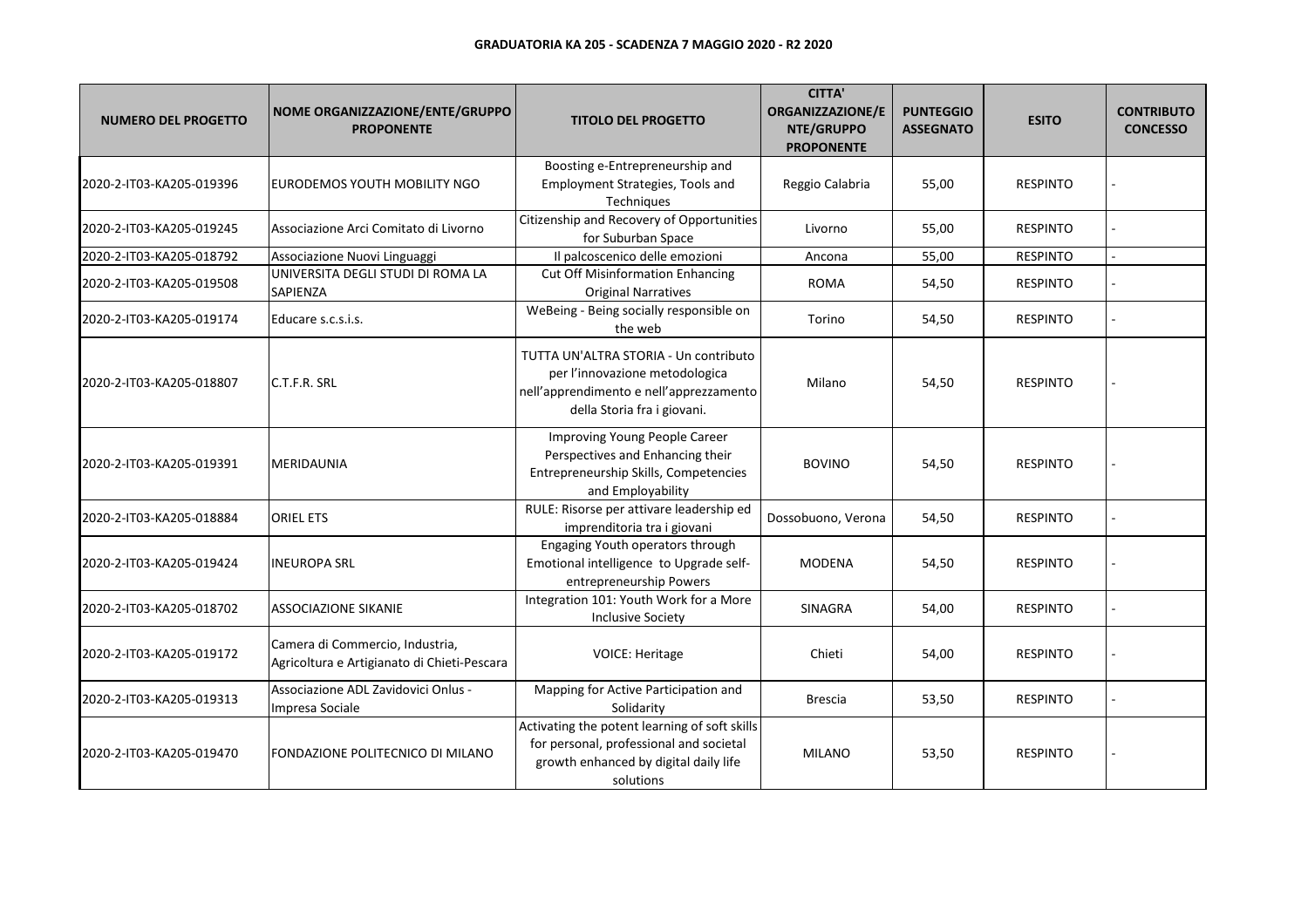| <b>NUMERO DEL PROGETTO</b> | NOME ORGANIZZAZIONE/ENTE/GRUPPO<br><b>PROPONENTE</b>                                   | <b>TITOLO DEL PROGETTO</b>                                                                                       | <b>CITTA'</b><br>ORGANIZZAZIONE/E<br>NTE/GRUPPO<br><b>PROPONENTE</b> | <b>PUNTEGGIO</b><br><b>ASSEGNATO</b> | <b>ESITO</b>    | <b>CONTRIBUTO</b><br><b>CONCESSO</b> |
|----------------------------|----------------------------------------------------------------------------------------|------------------------------------------------------------------------------------------------------------------|----------------------------------------------------------------------|--------------------------------------|-----------------|--------------------------------------|
| 2020-2-IT03-KA205-018777   | Associazione "Submeet - incontrarsi per<br>crescere"                                   | Challenge-based Learning to Promote<br>Climate Literacy Among Young People                                       | San Salvo                                                            | 53,50                                | <b>RESPINTO</b> |                                      |
| 2020-2-IT03-KA205-019459   | Associazione di Volontariato Terra<br>Metelliana                                       | Blue Med Job                                                                                                     | Cava de' Tirreni                                                     | 53,50                                | <b>RESPINTO</b> |                                      |
| 2020-2-IT03-KA205-018954   | IMV INTERNATIONAL                                                                      | Developing Emotional intelligence in A t-<br>R isk youth                                                         | SASSARI                                                              | 53,50                                | <b>RESPINTO</b> |                                      |
| 2020-2-IT03-KA205-018955   | MINE VAGANTI NGO                                                                       | Teaching debAte for politicaL Knowledge<br>and engagement                                                        | SASSARI                                                              | 53,50                                | <b>RESPINTO</b> |                                      |
| 2020-2-IT03-KA205-019137   | Associazione Arcobaleno                                                                | BORDER TIME - Well-being, Inclusion,<br>Awareness Raising against marginalization<br>and substance use disorders | Fermo                                                                | 53,50                                | <b>RESPINTO</b> |                                      |
| 2020-2-IT03-KA205-019335   | MO.D.A.V.I. ONLUS (MOVIMENTO DELLE<br>ASSOCIAZIONI DI VOLONTARIATO<br><b>ITALIANO)</b> | BenEssere. Percorsi innovativi di<br>prevenzione e promozione della salute tra<br>i giovani.                     | <b>ROMA</b>                                                          | 53,00                                | <b>RESPINTO</b> |                                      |
| 2020-2-IT03-KA205-019417   | <b>XENA CENTRO SCAMBI E DINAMICHE</b><br>INTERCULTURALI                                | WE ARE THE PLANET                                                                                                | PADOVA                                                               | 53,00                                | <b>RESPINTO</b> |                                      |
| 2020-2-IT03-KA205-018891   | ECA - ENTE CITTADINO DI ASSISTENZA<br><b>ONLUS</b>                                     | DigitalisACTion - Digitalizing Youth<br>Organizations                                                            | <b>ROMA</b>                                                          | 52,50                                | <b>RESPINTO</b> |                                      |
| 2020-2-IT03-KA205-019097   | artemista                                                                              | Learning Action for Media Awareness                                                                              | spessa (pavia)                                                       | 52,50                                | <b>RESPINTO</b> |                                      |
| 2020-2-IT03-KA205-018864   | Lascò srl a socio unico                                                                | EYE 4.0 - Empowering Young<br>Entrepreneurs                                                                      | Caserta                                                              | 52,50                                | <b>RESPINTO</b> |                                      |
| 2020-2-IT03-KA205-019558   | PROGEU-PROGRESS IN EUROPEAN UNION<br>ISTITUTO PER LO SVILUPPO                          | Learning through experience design                                                                               | <b>ROMA</b>                                                          | 52,00                                | <b>RESPINTO</b> |                                      |
| 2020-2-IT03-KA205-019071   | ComeUnaMarea onlus                                                                     | Recycle in Style                                                                                                 | Palermo                                                              | 52,00                                | <b>RESPINTO</b> |                                      |
| 2020-2-IT03-KA205-019311   | ASSOCIAZIONE LE FATE ONLUS                                                             | WHAT ENERGY, WHEN IDEAS SPEAK AND<br><b>HEAR</b>                                                                 | <b>VERONA</b>                                                        | 52,00                                | <b>RESPINTO</b> |                                      |
| 2020-2-IT03-KA205-019509   | Circo all'inCirca                                                                      | The CircuSpill                                                                                                   | Pagnacco                                                             | 52,00                                | <b>RESPINTO</b> |                                      |
| 2020-2-IT03-KA205-018946   | KILOWATT soc coop                                                                      | Imagine and DEsign for climaAct                                                                                  | Bologna                                                              | 52,00                                | <b>RESPINTO</b> |                                      |
| 2020-2-IT03-KA205-018934   | LIBERITUTTI SOCIETA COOPERATIVA<br>SOCIALE S.P.A.                                      | Supporting young migrant girls in<br>developing advanced skills for the<br>sustainable fashion labour market     | Turin                                                                | 51,50                                | <b>RESPINTO</b> |                                      |
| 2020-2-IT03-KA205-019145   | Dinamiche Inclusive                                                                    | Diversity in Learning Difficulties                                                                               | Chieti                                                               | 51,50                                | <b>RESPINTO</b> |                                      |
| 2020-2-IT03-KA205-018796   | Exeo Lab Srl                                                                           | Feel the Roots                                                                                                   | Potenza                                                              | 51,50                                | <b>RESPINTO</b> |                                      |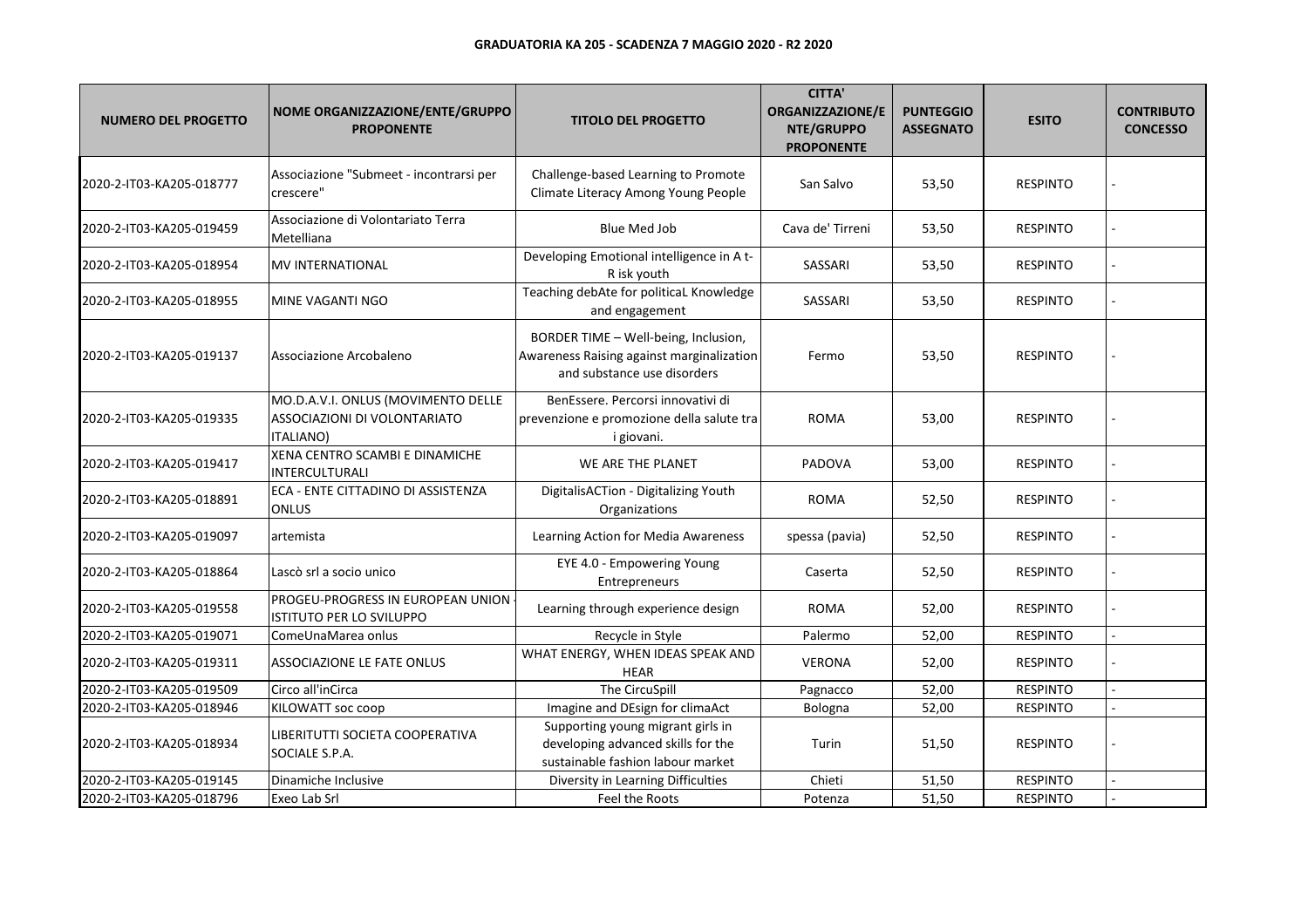| <b>NUMERO DEL PROGETTO</b> | NOME ORGANIZZAZIONE/ENTE/GRUPPO<br><b>PROPONENTE</b>                                | <b>TITOLO DEL PROGETTO</b>                                                            | <b>CITTA'</b><br>ORGANIZZAZIONE/E<br>NTE/GRUPPO<br><b>PROPONENTE</b> | <b>PUNTEGGIO</b><br><b>ASSEGNATO</b> | <b>ESITO</b>    | <b>CONTRIBUTO</b><br><b>CONCESSO</b> |
|----------------------------|-------------------------------------------------------------------------------------|---------------------------------------------------------------------------------------|----------------------------------------------------------------------|--------------------------------------|-----------------|--------------------------------------|
| 2020-2-IT03-KA205-019622   | ASSOCIAZIONE DI PROMOZIONE SOCIALE<br><b>ASINITAS ONLUS</b>                         | Young People Take the Floor through<br><b>Creative Digital Narrations</b>             | <b>ROMA</b>                                                          | 51,00                                | <b>RESPINTO</b> |                                      |
| 2020-2-IT03-KA205-019144   | Sinergie Società Consortile a<br>Responsabilità Limitata                            | SEAT - Social Entrepreneurship for<br>Accessible Tourism                              | <b>REGGIO EMILIA</b>                                                 | 51,00                                | <b>RESPINTO</b> |                                      |
| 2020-2-IT03-KA205-019084   | Associazione "Submeet - incontrarsi per<br>crescere"                                | <b>Enhanced Social Attainment</b>                                                     | San Salvo                                                            | 51,00                                | <b>RESPINTO</b> |                                      |
| 2020-2-IT03-KA205-019102   | Tu F1rst Onlus                                                                      | Social and digitally Included                                                         | Lanciano                                                             | 51,00                                | <b>RESPINTO</b> |                                      |
| 2020-2-IT03-KA205-019203   | Centro di Studi ed Iniziative Culturali "Pio<br>La Torre" ONLUS                     | Youth to Youth: how to communicate to<br>prevent Drug Abuse and Organized Crime       | Palermo                                                              | 51,00                                | <b>RESPINTO</b> |                                      |
| 2020-2-IT03-KA205-019198   | BENIAMINO SOCIETA' COOPERATIVA<br>SOCIALE A RESPONSABILITA' LIMITATA-<br>O.N.L.U.S. | smart CITizenship for Youth                                                           | CAMPO NELL ELBA LI                                                   | 50,50                                | <b>RESPINTO</b> |                                      |
| 2020-2-IT03-KA205-019328   | Officine Cittadine                                                                  | Global Education Agora- Youth promoting<br>local alternatives to Fight Climate Change | Collepasso                                                           | 50,50                                | <b>RESPINTO</b> |                                      |
| 2020-2-IT03-KA205-019218   | ASSOCIAZIONE CULTURALE JUMPIN                                                       | Increasing Employability of Youth with<br>Disability through Digital Training         | <b>POGGIARDO</b>                                                     | 50,50                                | <b>RESPINTO</b> |                                      |
| 2020-2-IT03-KA205-018907   | ISTITUTO PACE SVILUPPO INNOVAZIONE<br>ACLI (IPSIA)                                  | AENEID - Imprenditoria Sociale per<br>Giovani Migranti e Rifugiati                    | <b>ROMA</b>                                                          | 50,00                                | <b>RESPINTO</b> |                                      |
| 2020-2-IT03-KA205-019449   | Cantiere Giovani Cooperativa Sociale<br><b>ONLUS</b>                                | Sustainable Change                                                                    | Frattamaggiore                                                       | 50,00                                | <b>RESPINTO</b> |                                      |
| 2020-2-IT03-KA205-019460   | In Progress                                                                         | Robot4Eu                                                                              | Messina                                                              | 50,00                                | <b>RESPINTO</b> |                                      |
| 2020-2-IT03-KA205-019510   | European Laboratory on Training,<br><b>Education and Citizenship</b>                | Citizens in Charge: Fostering<br><b>Entrepreneurial Mindsets</b>                      | Aprilia (LT)                                                         | 50,00                                | <b>RESPINTO</b> |                                      |
| 2020-2-IT03-KA205-019485   | Tools for Culture                                                                   | Heritage and Youth                                                                    | Roma                                                                 | 50,00                                | <b>RESPINTO</b> |                                      |
| 2020-2-IT03-KA205-019418   | Axonforce srl                                                                       | SaFE use of social mEDia                                                              | Potenza                                                              | 49,50                                | <b>RESPINTO</b> |                                      |
| 2020-2-IT03-KA205-019096   | ASD "Green Line" SERSALE                                                            | I Learn I Work                                                                        | Sersale (CZ)                                                         | 49,50                                | <b>RESPINTO</b> |                                      |
| 2020-2-IT03-KA205-019219   | Agape Social Cooperative Onlus                                                      | Learning As Life Empowerment. A Link<br><b>Between Generations</b>                    | Cagliari                                                             | 49,50                                | <b>RESPINTO</b> |                                      |
| 2020-2-IT03-KA205-019310   | <b>Cittaslow International</b>                                                      | Youth builds Future from Common Goods<br>to create social enterprises                 | Orvieto                                                              | 49,50                                | <b>RESPINTO</b> |                                      |
| 2020-2-IT03-KA205-019507   | SCAMBIEUROPEI                                                                       | Make it sustainable!                                                                  | MONTEGRANARO                                                         | 49,50                                | <b>RESPINTO</b> |                                      |
| 2020-2-IT03-KA205-019404   | Centro Preformazione Attoriale APS                                                  | ConTEnt - Creative community for Theatre<br>Education                                 | Ferrara                                                              | 49,00                                | <b>RESPINTO</b> |                                      |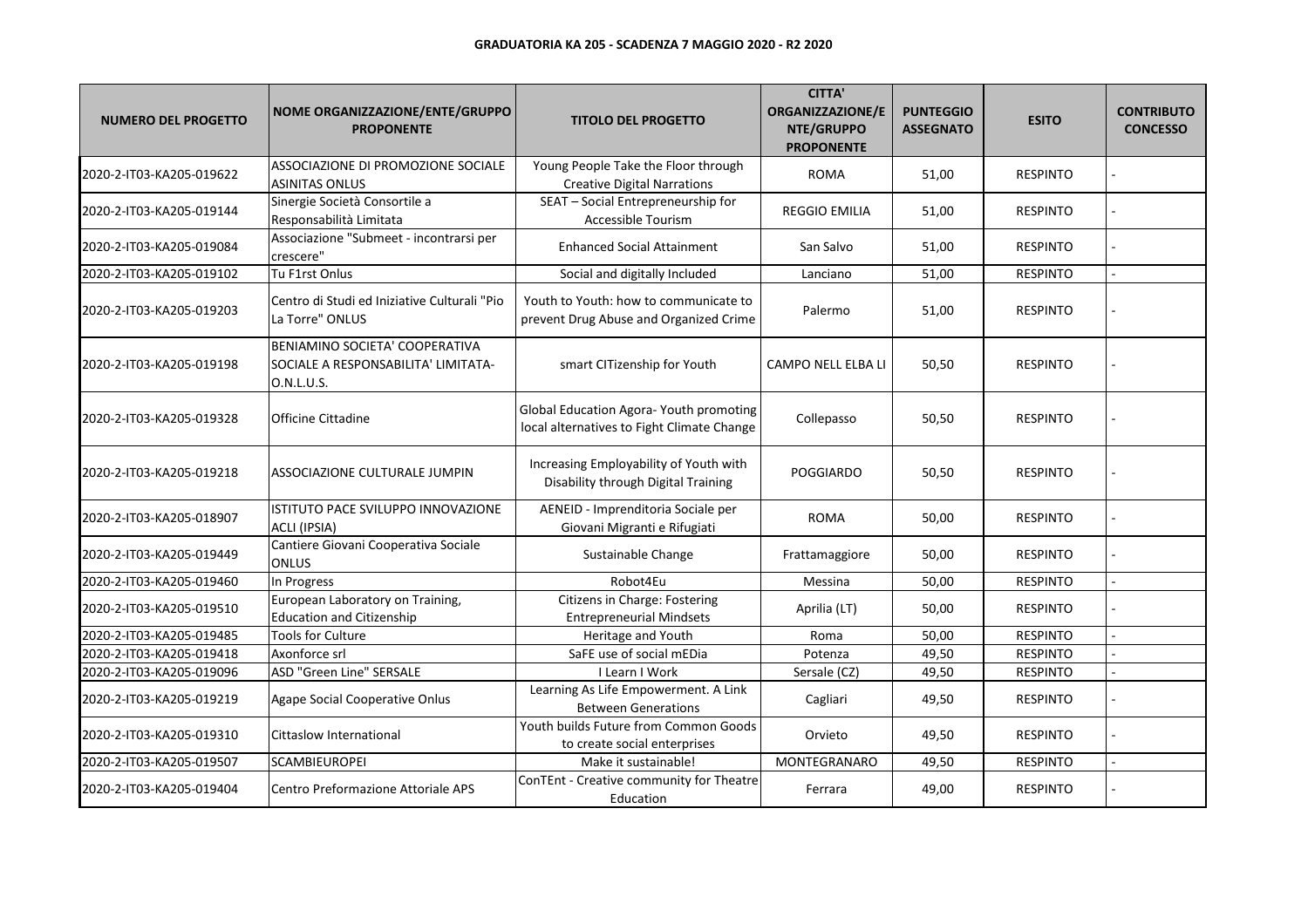| <b>NUMERO DEL PROGETTO</b> | NOME ORGANIZZAZIONE/ENTE/GRUPPO<br><b>PROPONENTE</b>                                          | <b>TITOLO DEL PROGETTO</b>                                                                                                                                                                                                                                                  | <b>CITTA'</b><br><b>ORGANIZZAZIONE/E</b><br>NTE/GRUPPO<br><b>PROPONENTE</b> | <b>PUNTEGGIO</b><br><b>ASSEGNATO</b> | <b>ESITO</b>    | <b>CONTRIBUTO</b><br><b>CONCESSO</b> |
|----------------------------|-----------------------------------------------------------------------------------------------|-----------------------------------------------------------------------------------------------------------------------------------------------------------------------------------------------------------------------------------------------------------------------------|-----------------------------------------------------------------------------|--------------------------------------|-----------------|--------------------------------------|
| 2020-2-IT03-KA205-018956   | <b>COSP VERONA</b>                                                                            | Skills Enhancement and Learning to<br>Facilitate labour Insertion for European<br>youngsters                                                                                                                                                                                | Verona                                                                      | 48,50                                | <b>RESPINTO</b> |                                      |
| 2020-2-IT03-KA205-018780   | <b>ASSOCIAZIONE SPORTIVA</b><br>DILETTANTISTICA RICREATIVA CULTURALE<br><b>3M TRAININGLAB</b> | Faber Est Suae Quisque Fortunae                                                                                                                                                                                                                                             | <b>MONTECOMPATRI</b><br><b>RM</b>                                           | 48,50                                | <b>RESPINTO</b> |                                      |
| 2020-2-IT03-KA205-018818   | ARIS FORMAZIONE E RICERCA SOCIETA<br><b>COOPERATIVA</b>                                       | Cross-sectoral transnational cooperation<br>for development and testing of new<br>competence, training and assessment<br>standards to enhance participation in<br>municipal democratic and civic life of<br>European young people and adults at risk<br>of social exclusion | PERUGIA                                                                     | 48,00                                | <b>RESPINTO</b> |                                      |
| 2020-2-IT03-KA205-019199   | Cooperativa Orso s.c.s                                                                        | Web (In)dipendente                                                                                                                                                                                                                                                          | Torino                                                                      | 48,00                                | <b>RESPINTO</b> |                                      |
| 2020-2-IT03-KA205-019166   | <b>Tou Play</b>                                                                               | Milestones                                                                                                                                                                                                                                                                  | Palo del Colle                                                              | 48,00                                | <b>RESPINTO</b> |                                      |
| 2020-2-IT03-KA205-018832   | Comune di Anagni                                                                              | Youths Developing Routes of<br>Ecomuseums, Arts-Management,<br>Entrepreneurial & Relational Skills                                                                                                                                                                          | Anagni                                                                      | 48,00                                | <b>RESPINTO</b> |                                      |
| 2020-2-IT03-KA205-018894   | Cisque Service di Lorenzo Vicino                                                              | WADOS - WRITING A DANCE ON STONES                                                                                                                                                                                                                                           | Finale Ligure                                                               | 47,50                                | <b>RESPINTO</b> |                                      |
| 2020-2-IT03-KA205-018906   | <b>CIAPE - CENTRO ITALIANO PER</b><br>L'APPRENDIMENTO PERMANENTE                              | FINancial Education literacy with a serious<br><b>GAME</b>                                                                                                                                                                                                                  | <b>ROMA</b>                                                                 | 47,50                                | <b>RESPINTO</b> |                                      |
| 2020-2-IT03-KA205-019434   | TERRE DI SIENA LAB SRL                                                                        | Empower YOUth to work in resilient<br>sectors and build value chains with AGRI-<br>food and TOurism                                                                                                                                                                         | <b>SIENA</b>                                                                | 47,00                                | <b>RESPINTO</b> |                                      |
| 2020-2-IT03-KA205-019440   | UNIVERSITA' DEGLI STUDI DI MILANO-<br><b>BICOCCA</b>                                          | Accessible Enterprises                                                                                                                                                                                                                                                      | <b>MILANO</b>                                                               | 46,00                                | <b>RESPINTO</b> |                                      |
| 2020-2-IT03-KA205-019270   | Specchio Magico Cooperativa Sociale<br><b>ONLUS</b>                                           | YEAH! Giovani artisti europei in cerca di<br>HomelandEuropa                                                                                                                                                                                                                 | Monte Marenzo                                                               | 46,00                                | <b>RESPINTO</b> |                                      |
| 2020-2-IT03-KA205-019008   | Polo9 Cooperativa Sociale Impresa Sociale                                                     | HyperEu. Develop an European<br>intercultural mindset through transmedia<br>methodology                                                                                                                                                                                     | Ancona                                                                      | 46,00                                | <b>RESPINTO</b> |                                      |
| 2020-2-IT03-KA205-019397   | MEDITERRANEA ASSOCIAZIONE PER LO<br>SVILUPPO LOCALE                                           | LANGUAGE LEARNING 4ALL                                                                                                                                                                                                                                                      | <b>BARI</b>                                                                 | 45,50                                | <b>RESPINTO</b> |                                      |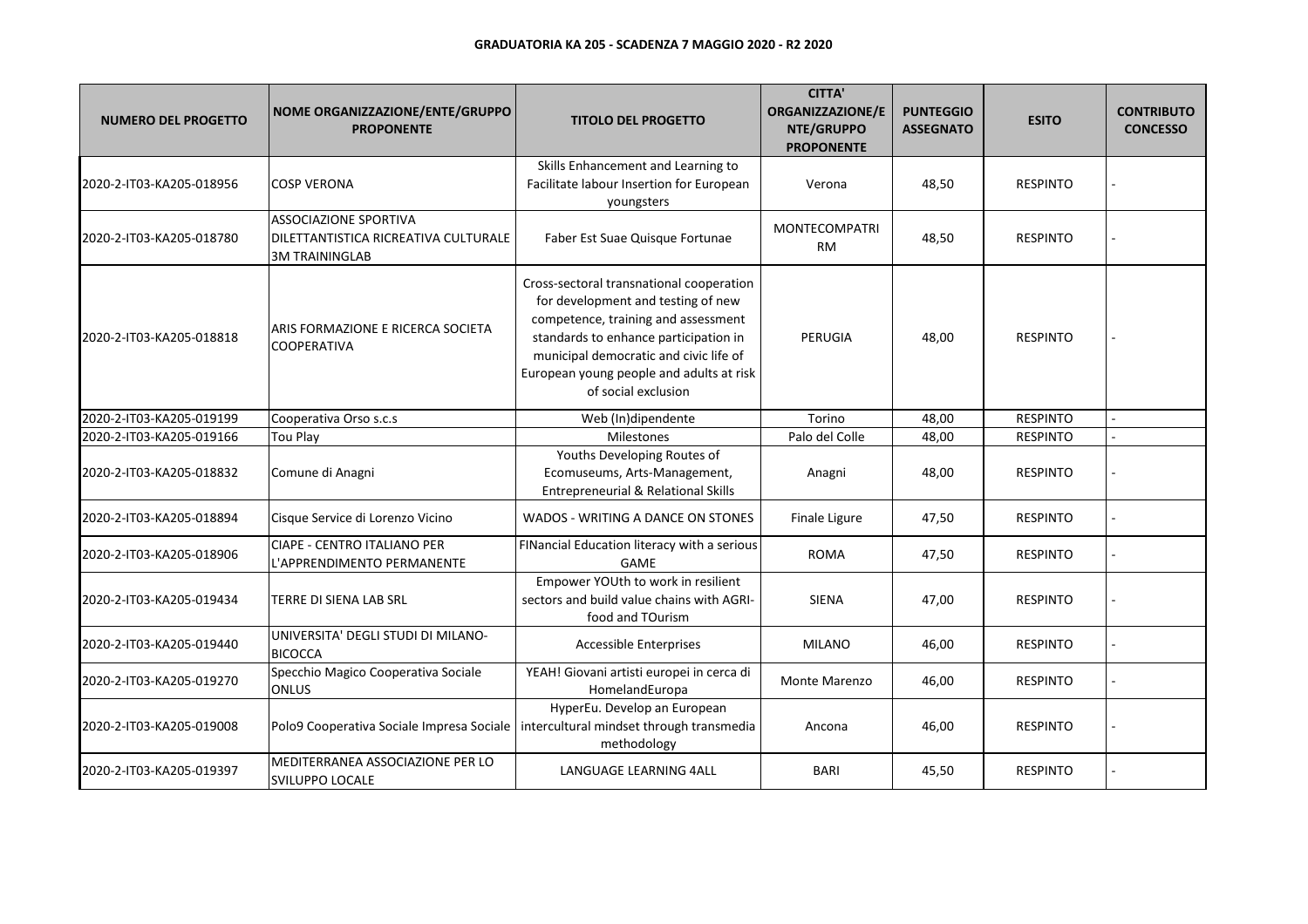| <b>NUMERO DEL PROGETTO</b> | NOME ORGANIZZAZIONE/ENTE/GRUPPO<br><b>PROPONENTE</b>                                   | <b>TITOLO DEL PROGETTO</b>                                                                                                                                                                                                                                          | <b>CITTA'</b><br><b>ORGANIZZAZIONE/E</b><br>NTE/GRUPPO<br><b>PROPONENTE</b> | <b>PUNTEGGIO</b><br><b>ASSEGNATO</b> | <b>ESITO</b>    | <b>CONTRIBUTO</b><br><b>CONCESSO</b> |
|----------------------------|----------------------------------------------------------------------------------------|---------------------------------------------------------------------------------------------------------------------------------------------------------------------------------------------------------------------------------------------------------------------|-----------------------------------------------------------------------------|--------------------------------------|-----------------|--------------------------------------|
| 2020-2-IT03-KA205-019182   | CrowdAid A.P.S. - Ente del Terzo Settore                                               | Share the green: Tips & Trick to contribute<br>to the European Green Deal Strategy                                                                                                                                                                                  | Roma                                                                        | 45,50                                | <b>RESPINTO</b> |                                      |
| 2020-2-IT03-KA205-019486   | Mea Civitas                                                                            | ABCFinance                                                                                                                                                                                                                                                          | Messina                                                                     | 45,00                                | <b>RESPINTO</b> |                                      |
| 2020-2-IT03-KA205-019241   | UNIVERSITA DEGLI STUDI DELLA TUSCIA                                                    | Socializing and Training Adapted to Youth                                                                                                                                                                                                                           | <b>VITERBO</b>                                                              | 44,00                                | <b>RESPINTO</b> |                                      |
| 2020-2-IT03-KA205-019441   | UNIVERSITA DEGLI STUDI DI NAPOLI<br>L'ORIENTALE                                        | Spaesamenti/Bewildering - Meetings on<br><b>Border Documentaries</b>                                                                                                                                                                                                | naples                                                                      | 44,00                                | <b>RESPINTO</b> |                                      |
| 2020-2-IT03-KA205-019625   | <b>Moby Dick</b>                                                                       | <b>Tech You</b>                                                                                                                                                                                                                                                     | Salerno                                                                     | 44,00                                | <b>RESPINTO</b> |                                      |
| 2020-2-IT03-KA205-019050   | Itaka training                                                                         | Deepening Awareness of Patterns of<br>racism, social justice, and activism                                                                                                                                                                                          | Vibo Valentia                                                               | 42,00                                | <b>RESPINTO</b> |                                      |
| 2020-2-IT03-KA205-019323   | Eduactive Società Cooperativa                                                          | Youth Work goes Digital                                                                                                                                                                                                                                             | Bologna                                                                     | 41,00                                | <b>RESPINTO</b> |                                      |
| 2020-2-IT03-KA205-019628   | codacons                                                                               | Technology and Citizenship against<br>Climate Change                                                                                                                                                                                                                | roma                                                                        | 40,50                                | <b>RESPINTO</b> |                                      |
| 2020-2-IT03-KA205-019471   | Fondazione Toscana Sostenibile Onlus                                                   | To the Erasmus and beyond: Smart Digital<br>Resource Center able to foster youth<br>volunteering, ensure matches between<br>demand and supply, promote the<br>organizations of training events and<br>disseminate the Erasmus program in small<br>local communities | San Miniato                                                                 | 40,00                                | <b>RESPINTO</b> |                                      |
| 2020-2-IT03-KA205-019623   | Cooperativa Sociale Sportiva<br>Dilettantistica "Chez nous,  le cirque!"<br>O.N.L.U.S. | CIRCUStance                                                                                                                                                                                                                                                         | Cascina                                                                     | 40,00                                | <b>RESPINTO</b> |                                      |
| 2020-2-IT03-KA205-018790   | Museum Graphia                                                                         | Artisan entrepreneurship in the graphic<br>arts: roots of the future for young<br>Europeans.                                                                                                                                                                        | Urbino (frazione<br>Miniera)                                                | 39,00                                | <b>RESPINTO</b> |                                      |
| 2020-2-IT03-KA205-018903   | ALICENOVA Società Cooperativa Sociale<br>Onlus                                         | <b>COLLSTORY COLLaborative Story Tools</b><br>fostering youths' resources                                                                                                                                                                                           | Tarquinia                                                                   | 39,00                                | <b>RESPINTO</b> |                                      |
| 2020-2-IT03-KA205-019571   | Promenade a Venise                                                                     | <b>Educational Training touristic Virtual Tour</b><br>for Youth                                                                                                                                                                                                     | Lido di Venezia                                                             | 37,50                                | <b>RESPINTO</b> |                                      |
| 2020-2-IT03-KA205-018703   | <b>PROJECT AHEAD SC</b>                                                                | YOUTH CONNECTION                                                                                                                                                                                                                                                    | PORTICI NA                                                                  | 36,50                                | <b>RESPINTO</b> |                                      |
| 2020-2-IT03-KA205-019255   | Cooperativa Sociale FOLIAS a r.l. - ONLUS                                              | HANDS ON SKILLS FOR GENERAL<br><b>AWARENESS NETWORK</b>                                                                                                                                                                                                             | Monterotondo                                                                | 35,50                                | <b>RESPINTO</b> |                                      |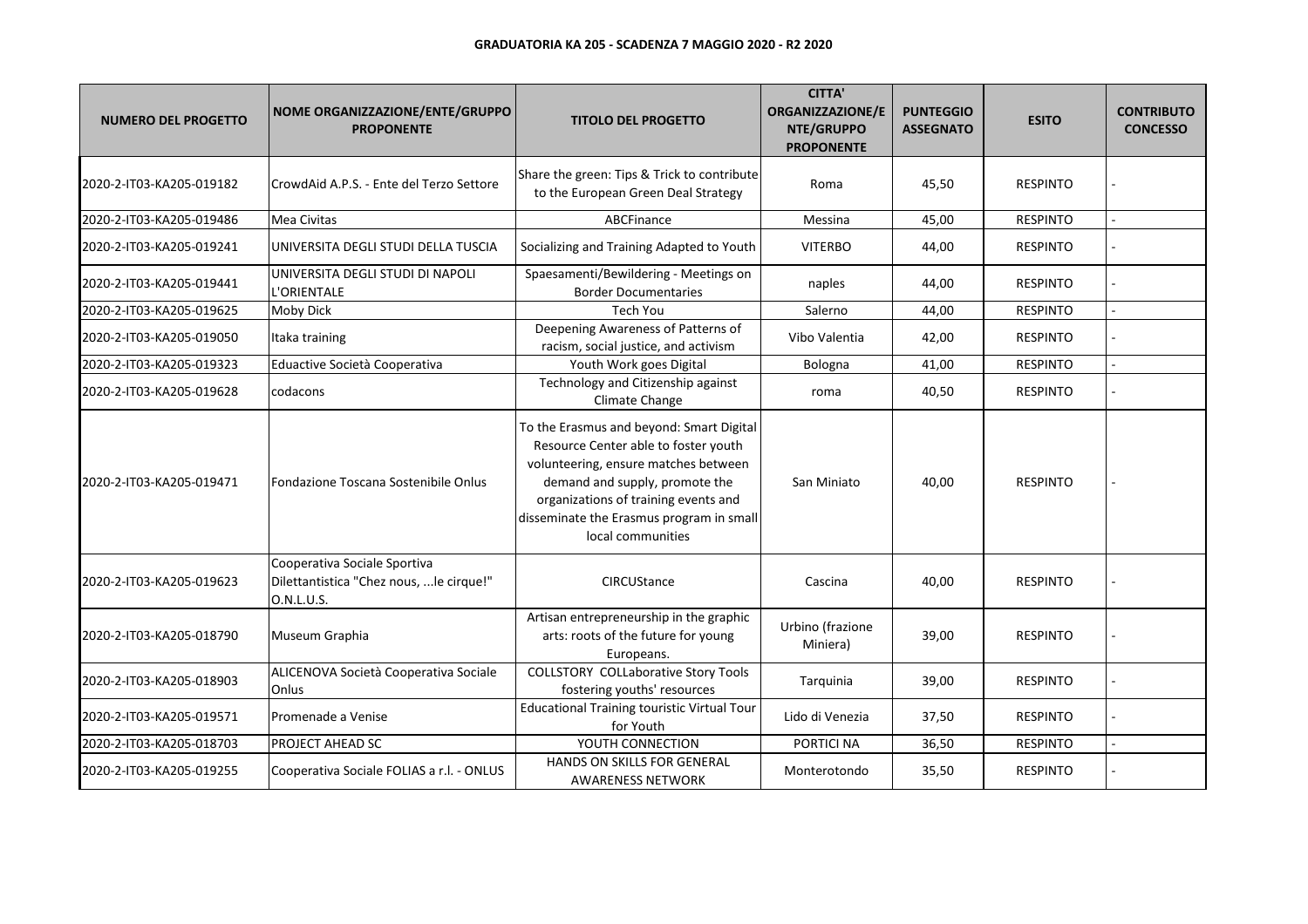| <b>NUMERO DEL PROGETTO</b> | NOME ORGANIZZAZIONE/ENTE/GRUPPO<br><b>PROPONENTE</b>                     | <b>TITOLO DEL PROGETTO</b>                                                                                                                                                                                                 | <b>CITTA'</b><br>ORGANIZZAZIONE/E<br>NTE/GRUPPO<br><b>PROPONENTE</b> | <b>PUNTEGGIO</b><br><b>ASSEGNATO</b> | <b>ESITO</b>    | <b>CONTRIBUTO</b><br><b>CONCESSO</b> |
|----------------------------|--------------------------------------------------------------------------|----------------------------------------------------------------------------------------------------------------------------------------------------------------------------------------------------------------------------|----------------------------------------------------------------------|--------------------------------------|-----------------|--------------------------------------|
| 2020-2-IT03-KA205-019196   | Forme Società Cooperativa Sociale                                        | STEaM Family. Non-formal and informal<br>Parenting learning in the Digital Age.                                                                                                                                            | Sondrio                                                              | 35,00                                | <b>RESPINTO</b> |                                      |
| 2020-2-IT03-KA205-019353   | EUROPEAN GRANTS INTERNATIONAL<br><b>ACADEMY SRL</b>                      | Innovative Technologies for Valorisation<br>of Europe's Unique Beauty                                                                                                                                                      | <b>FOLIGNO</b>                                                       | 35,00                                | <b>RESPINTO</b> |                                      |
| 2020-2-IT03-KA205-019210   | Associazione "Veraterra"                                                 | <b>COmmunity for Rural Empowerment</b><br>Youth Platform                                                                                                                                                                   | figline e incisa<br>valdarno                                         | 34,50                                | <b>RESPINTO</b> |                                      |
| 2020-2-IT03-KA205-019212   | LARES ITALIA - UNIONE NAZIONALE<br>LAUREATI ESPERTI IN PROTEZIONE CIVILE | The dotBot Project                                                                                                                                                                                                         | Foligno                                                              | 34,00                                | <b>RESPINTO</b> |                                      |
| 2020-2-IT03-KA205-019117   | codacons                                                                 | Act now                                                                                                                                                                                                                    | roma                                                                 | 33,50                                | <b>RESPINTO</b> |                                      |
| 2020-2-IT03-KA205-019049   | CONSIGLIO NAZIONALE DELLE RICERCHE                                       | MUltidisciplinarY and integrated<br>strategies for youth health and well-<br>Being: the development of a personalized<br>Index of wEll-beiNg                                                                               | <b>ROMA</b>                                                          | 31,50                                | <b>RESPINTO</b> |                                      |
| 2020-2-IT03-KA205-019320   | TIBER UMBRIA COMETT EDUCATION<br>PROGRAMME                               | <b>CERASMUS to INNOVATION</b>                                                                                                                                                                                              | PERUGIA                                                              | 31,00                                | <b>RESPINTO</b> |                                      |
| 2020-2-IT03-KA205-019583   | Associazione Culturale ProCult                                           | MArteLive                                                                                                                                                                                                                  | <b>ROMA</b>                                                          | 26,50                                | <b>RESPINTO</b> |                                      |
| 2020-2-IT03-KA205-019626   | AFRO-NAPOLI UNITED                                                       | I.S.C.O.R.E. - Inclusion through Socio-<br><b>Cultural Operative REsearch</b>                                                                                                                                              | Napoli                                                               | 0,00                                 | <b>RESPINTO</b> |                                      |
| 2020-2-IT03-KA205-019559   | Associazione Culturale Contratto Sociale                                 | Youth Commitment for CultRural<br>Development!                                                                                                                                                                             | Montebello di<br>Bertona                                             | 0,00                                 | <b>RESPINTO</b> |                                      |
| 2020-2-IT03-KA205-018666   | A Door to Italy S.r.l.                                                   | Italian language and culture abroad<br>experience for high school groups during<br>1 week                                                                                                                                  | Genoa                                                                | 0,00                                 | <b>RESPINTO</b> |                                      |
| 2020-2-IT03-KA205-019624   | CASSIOPEA DI DI FALCO GERMANA &<br>C.SAS                                 | Food and Urban Texture for Upgraded Re-<br>discovering of EmpoweRing Experiences<br>in Supporting Inclusion and Local<br>Initiatives to Involve youngstErs and Neets<br>through Co-creation of Enabled<br>community spaces | <b>MONTECERIGNONE</b>                                                | 0,00                                 | <b>RESPINTO</b> |                                      |
| 2020-2-IT03-KA205-019403   | Cooperativa sociale IL FARO                                              | WhatsNow                                                                                                                                                                                                                   | LATIANO                                                              | 0,00                                 | <b>RESPINTO</b> |                                      |
| 2020-2-IT03-KA205-018989   | ENJOY ITALY DI ALESSANDRO GARIANO                                        | Youth (Self) Employment and Reducing<br>Youth Unemployment                                                                                                                                                                 | MARCELLINARA                                                         | 0,00                                 | <b>RESPINTO</b> |                                      |